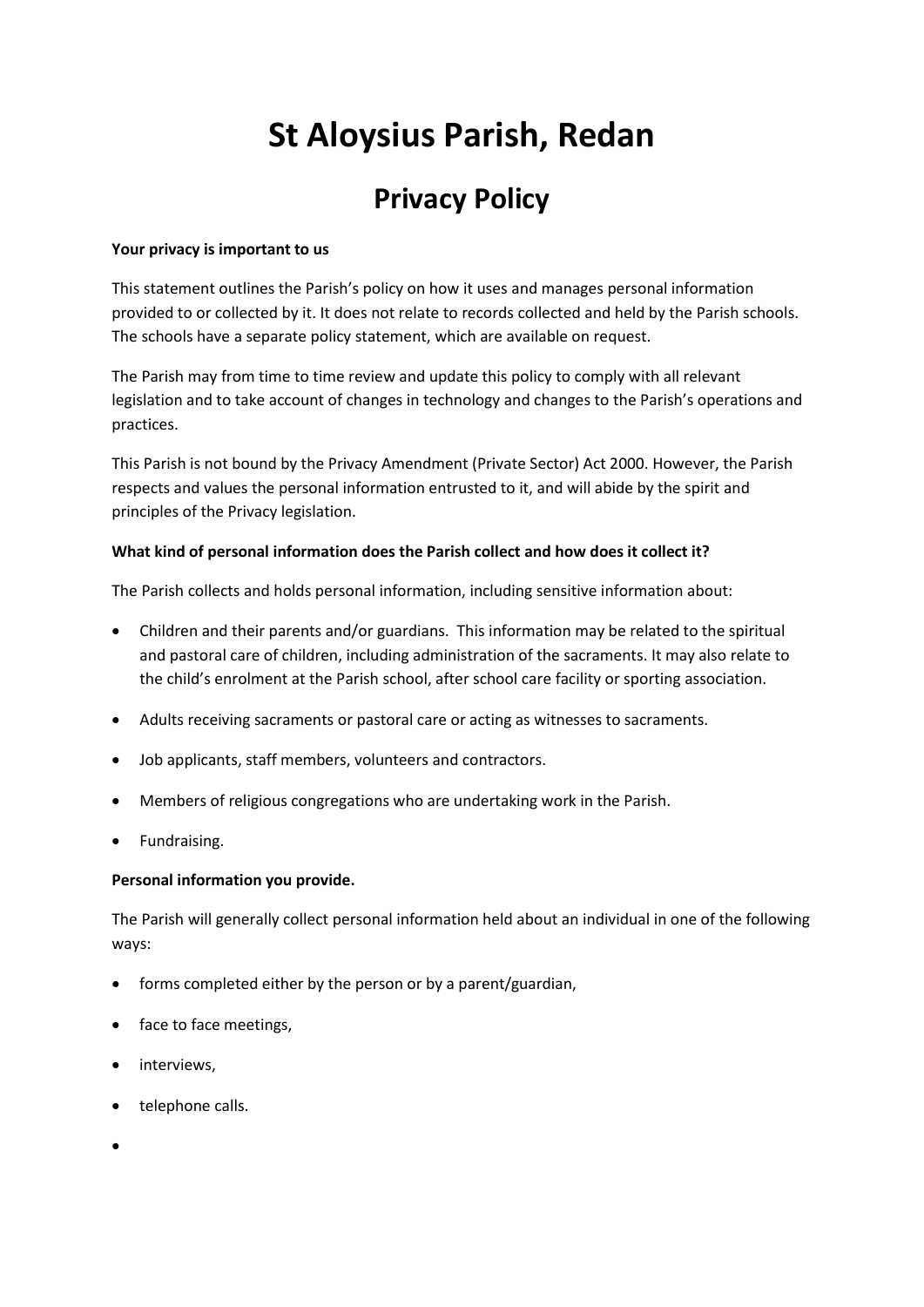#### **Personal information provided by other people**.

In some circumstances the Parish may be provided with personal information about an individual from a third party, e.g. a reference about an applicant for a position.

#### **Exception in relation to employee records***.*

This policy does not apply in relation to the treatment of an employee record, where the information is directly related to a current or former employment relationship between the Parish and the employee. These records are specifically exempt from the application of the Commonwealth Privacy Act.

#### **How will the Parish use the personal information you provide?**

The Parish will use personal information you provide for:

- the provision of religious services to its community (the primary purpose),or
- such other secondary purposes as are related to the primary purpose, or
- any other purpose to which you have consented.

#### **Children and their parents and/or guardians.**

The Parish's primary purpose of collection of information about children and their parents and/or guardians is to enable it to provide spiritual and pastoral care, including administration of the sacraments, to children of the faithful. Information may also need to be collected if the Parish offers after school care or social/sporting facilities. The purposes for which the Parish uses personal information of children and their parents and/or guardians include:

- Keeping parents and/or guardians informed about matters relating to the child's spiritual life
- Day to day administration
- Seeking donations
- Satisfying the Parish's legal obligations and allowing the Parish to discharge its duty of care.

In some cases where the Parish requests personal information about a child or parent and/or guardian and the information is not obtained, the child may not be able to receive the sacrament or be enrolled in the Parish program for which the information was requested.

Where the Parish is collecting information of this kind, it will issue a copy of its standard collection notice (attachment 1).

#### **Adults.**

The Parish's primary purpose of collection is to enable it to provide spiritual and pastoral care, including administration of the sacraments, to adult parishioners. Information is used for purposes similar to those relating to children.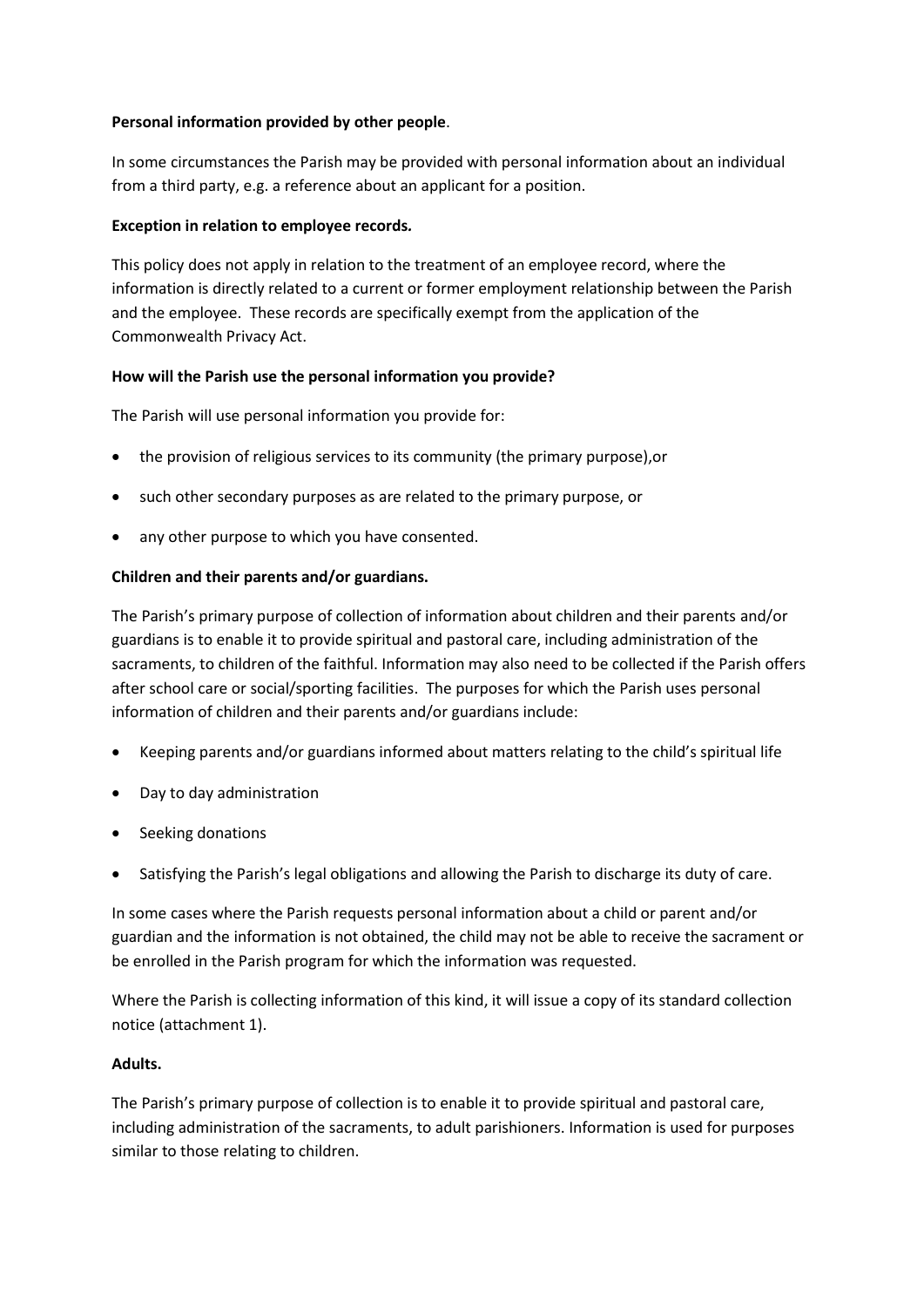Where the Parish is collecting information of this kind, it will issue a copy of its standard collection notice (attachment 1).

#### **Job applicants, staff members, members of religious congregations, volunteers and contractors**.

The primary purpose of collection is to assess the suitability of the person or persons for a particular role in the Parish and, if successful, employ or engage the person or persons concerned.

The purposes for which the Parish uses this information include:

- Administering the person's employment or contract.
- Insurance requirements.
- Satisfying the Parish's legal obligations.

#### **Fundraising.**

One specific purpose of collecting information is for raising funds now and into the future. This information is also used for accounting purposes, including complying with taxation requirements.

Where the Parish is collecting information of this kind, it will issue a copy of its standard collection notice (attachment 1).

To whom might the Parish disclose personal information?

Subject to the Privacy Act, the Parish may disclose personal information held about an individual to:

- Another Parish
- The Bishop's Office, Catholic Diocese of Ballarat
- Government departments
- Medical practitioners
- People providing services to the Parish
- Recipients of Parish publications
- Parents and/or guardians
- Anyone you authorise the Parish to disclose information to.

The Parish will not send personal information about an individual outside Australia without:

- Obtaining the consent of the individual (in some cases this consent will be implied), and
- Otherwise complying with the National Privacy Principles.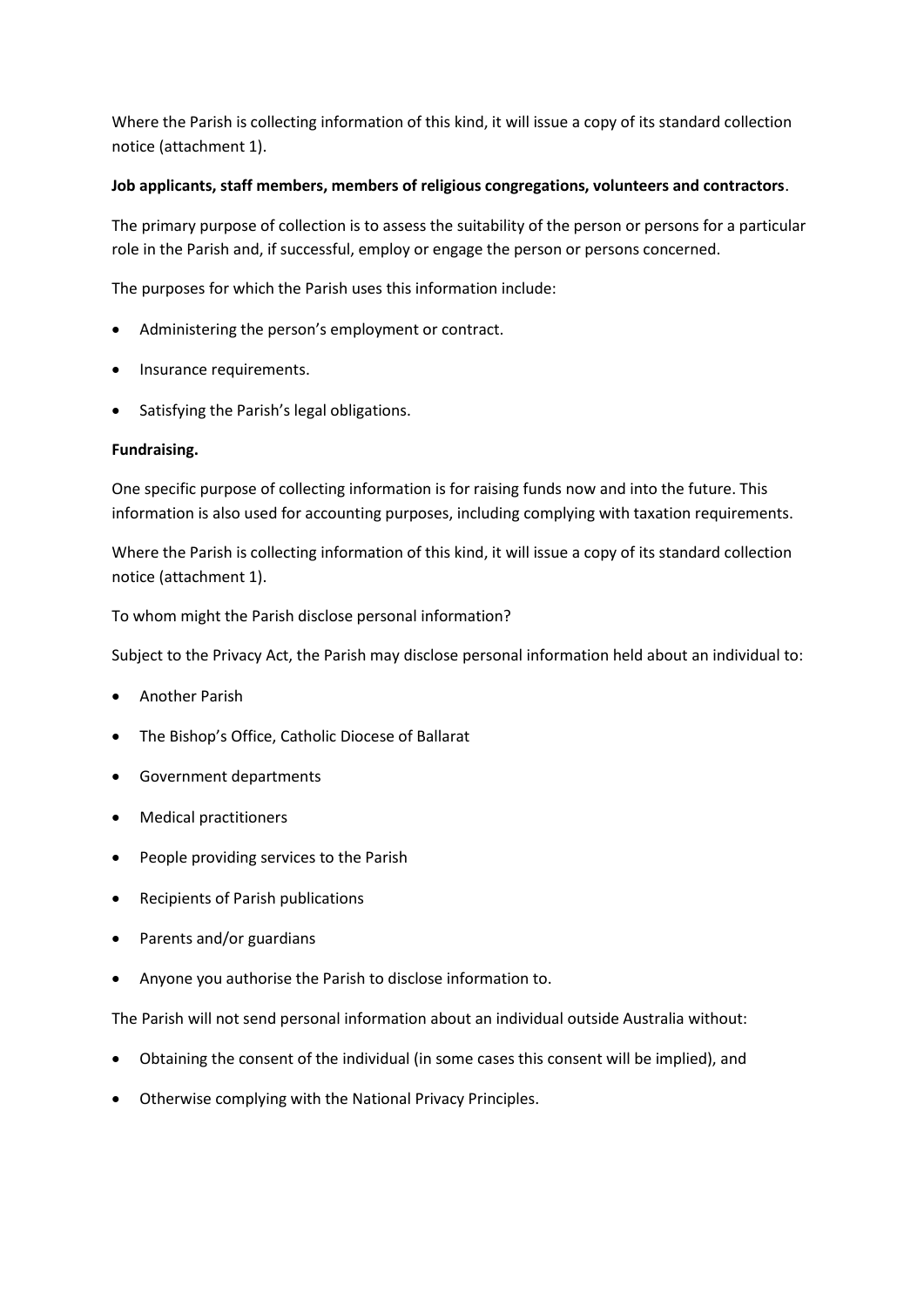#### **How does the Parish treat sensitive information?**

In the Parish context, sensitive information could mean information relating to a person's parentage, racial or ethnic origin, political opinions, religion, trade union or other professional or trade association membership, sexual preferences or criminal record.

Sensitive information will be used and disclosed only for the purposes for which it was provided, or for a directly related secondary purpose, unless you agree otherwise, or the use or disclosure of the sensitive information is allowed by law.

#### **Management and security of personal information**

Parish staff are required to respect the confidentiality of personal information and the privacy of individuals.

The Parish has in place steps to protect the personal information the Parish holds from misuse, loss, unauthorised access, modification or disclosure by use of various methods including locked storage of paper records and pass worded access rights to computerised records.

#### **Updating personal information**

The Parish endeavours to ensure that the personal information it holds is accurate, complete, and up to date. A person may seek to update their personal information held by the Parish by contacting the Parish at any time.

The National Privacy principles require the Parish not to store personal information longer than necessary.

#### **You have the right to check what personal information the Parish holds about you**

Under the Commonwealth Privacy Act, and with some exceptions, an individual has the right to obtain access to any personal information that the Parish holds about them, and to advise the Parish of any perceived inaccuracy. Children will generally have access to their personal information through their parents and/or guardians.

To make a request to access any information the Parish holds about you or your child, please contact the parish in writing.

The Parish may require you to verify your identity and specify what information you require. The Parish may charge a fee to cover the cost of verifying your application and locating, retrieving, reviewing and copying any material requested.

#### **Consent and right of access to the personal information of children**

The Parish respects every parent and/or guardian's right to make decisions concerning their children's religious upbringing and care.

Generally, the Parish will refer any requests for consent and notices in relation to personal information of a child to the parent and/or guardian. The Parish will treat consent given by a parent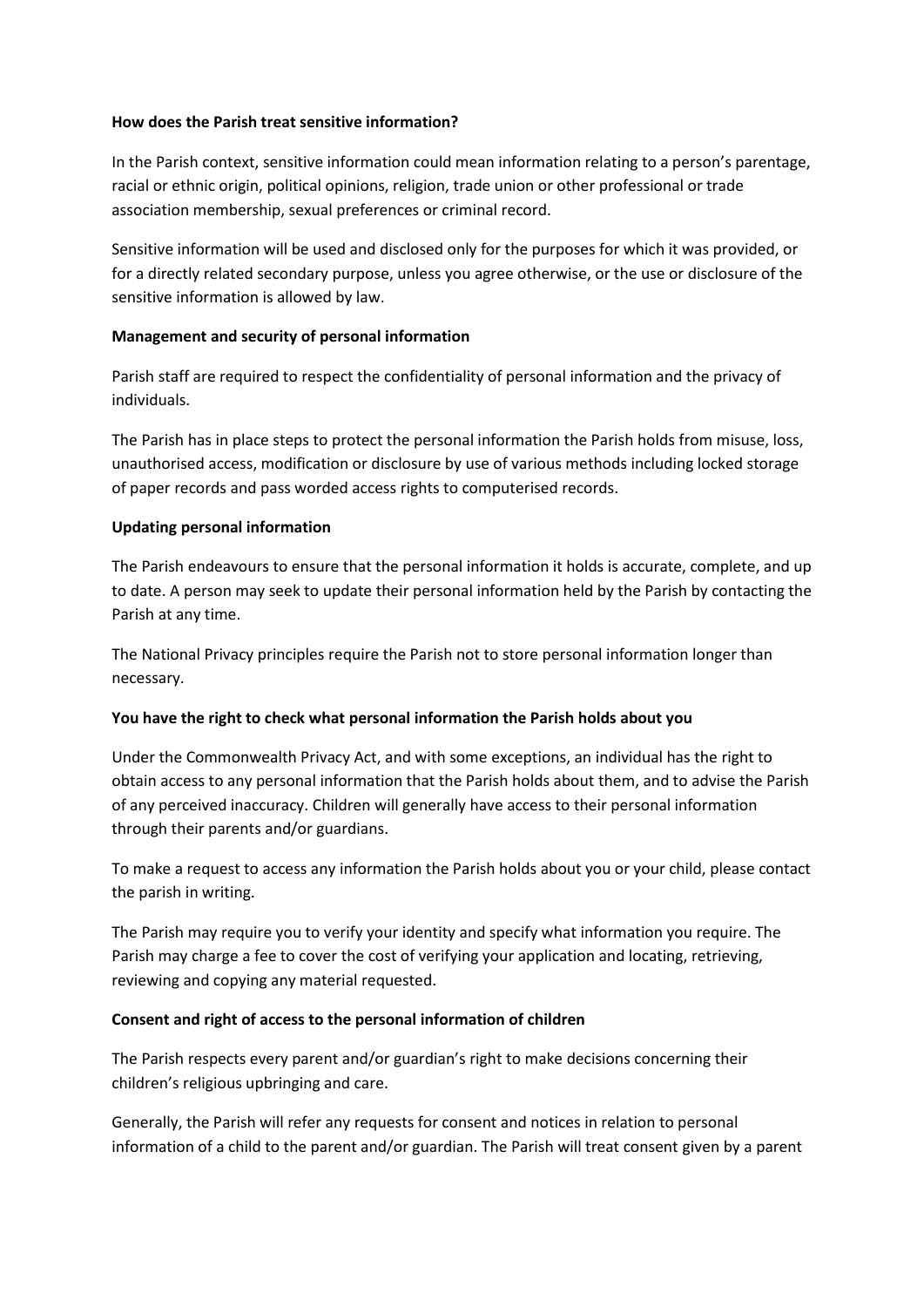and/or guardian as consent given on behalf of the child, and notices to parents and/or guardians will act as notices given to the child.

### **Enquiries**

If you would like further information about the way the Parish manages the personal information it holds, please contact the parish.